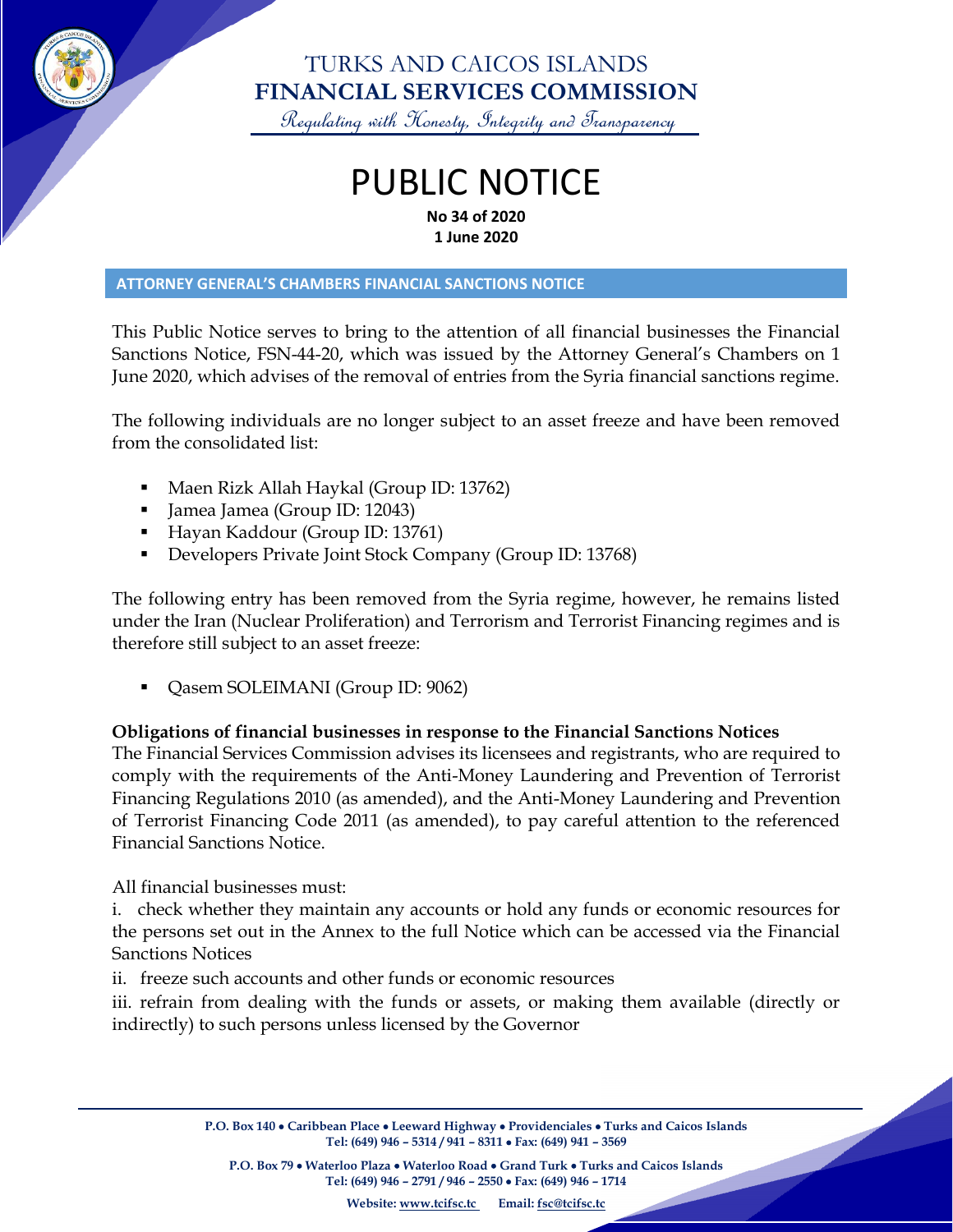iv. report any findings to the Governor, together with any additional information that would facilitate compliance with the United Kingdom's Terrorist-Asset Freezing Act (Part 1, including Part 1 of Schedule 2 which was extended to the Turks and Caicos Islands)

v. provide any information concerning the frozen assets of designated persons that the Governor may request. Information reported to the Governor may be passed on to other regulatory authorities or law enforcement.

Financial businesses should also inform the Commission if they have any dealings with the designated persons and provide information on the measures applied in relation to them.

### **AML Supervision Department**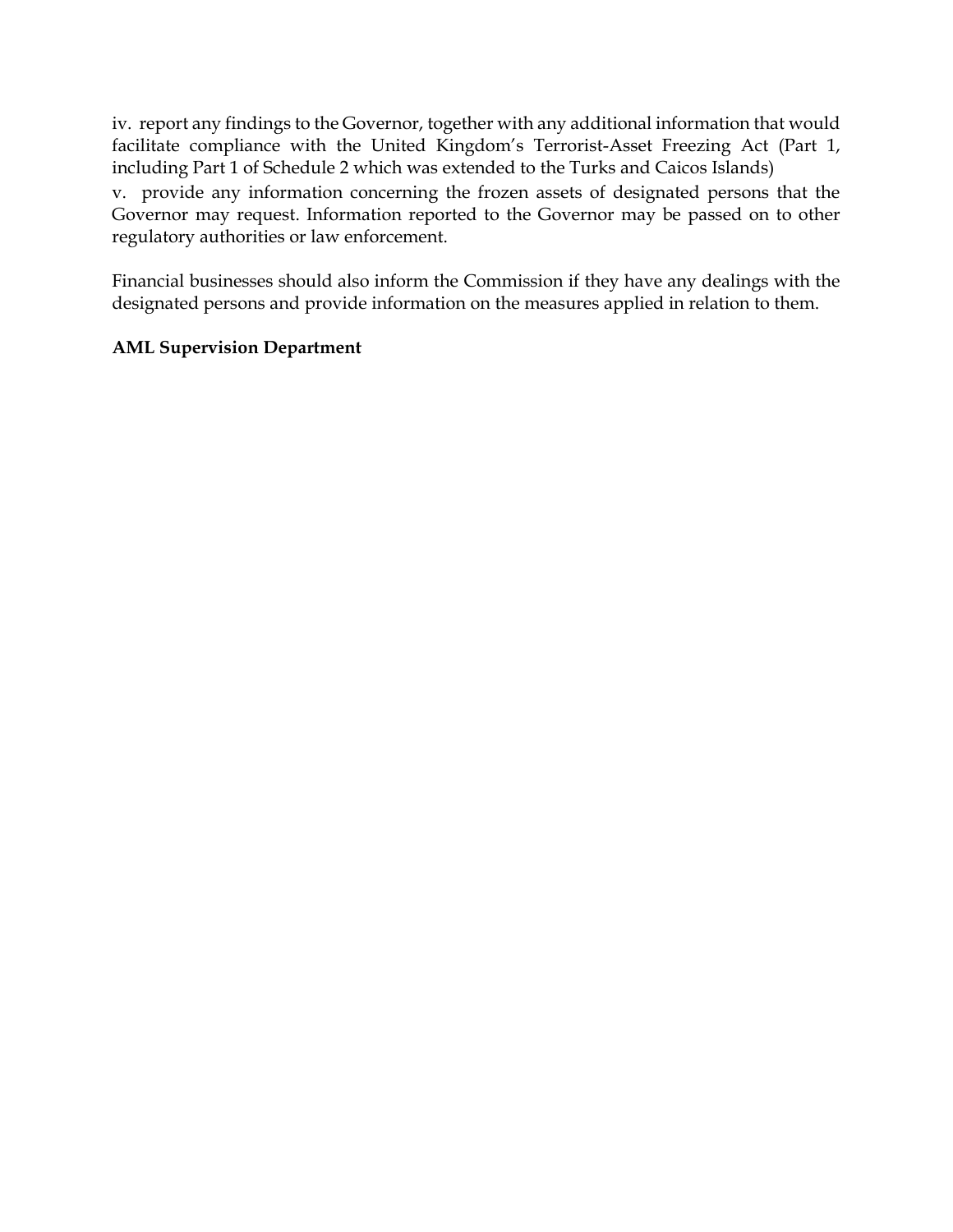

## **ATTORNEY GENERAL'S CHAMBERS**

# FINANCIAL SANCTIONS NOTICE

FSN-44-20

01/06/2020

## Syria

1. The International Division of the Attorney General's Chambers advices of the removal of entries from the Syria [financial sanctions regime.](https://nam01.safelinks.protection.outlook.com/?url=https%3A%2F%2Flnks.gd%2Fl%2FeyJhbGciOiJIUzI1NiJ9.eyJidWxsZXRpbl9saW5rX2lkIjoxMDAsInVyaSI6ImJwMjpjbGljayIsImJ1bGxldGluX2lkIjoiMjAyMDAyMTcuMTczMTk2OTEiLCJ1cmwiOiJodHRwczovL3d3dy5nb3YudWsvZ292ZXJubWVudC9wdWJsaWNhdGlvbnMvZmluYW5jaWFsLXNhbmN0aW9ucy1zeXJpYSJ9.bB52NbXRl2TXK6G3x5-kVDZD6t5E4y6XAIlndUsnz7k%2Fbr%2F75114680217-l&data=02%7C01%7Ckwastwood-dorsett%40gov.tc%7C980b476768cc409d075808d7b3d0c2b4%7C898da87074ae446a96d282bf4c844fec%7C0%7C0%7C637175581532705728&sdata=ZA9uZ7pD0UOsiTfcX%2BNrKLMvSS16T5g3q6X%2FwSg89ik%3D&reserved=0)

The following individuals are no longer subject to an asset freeze and have been removed from the consolidated list:

- Maen Rizk Allah Haykal (Group ID: 13762)
- Jamea Jamea (Group ID: 12043)
- Hayan Kaddour (Group ID: 13761)
- Developers Private Joint Stock Company (Group ID: 13768)

The following entry has been removed from the Syria regime, however, he remains listed under the Iran (Nuclear Proliferation) and Terrorism and Terrorist Financing regimes and is therefore still subject to an asset freeze:

- Qasem SOLEIMANI (Group ID: 9062)
- 2. The full notice was issued by the Office of Financial Sanctions Implementation of HM Treasury.

To see the full notice [click here](https://nam10.safelinks.protection.outlook.com/?url=https%3A%2F%2Flnks.gd%2Fl%2FeyJhbGciOiJIUzI1NiJ9.eyJidWxsZXRpbl9saW5rX2lkIjoxMDMsInVyaSI6ImJwMjpjbGljayIsImJ1bGxldGluX2lkIjoiMjAyMDA2MDEuMjIyNzk0NDEiLCJ1cmwiOiJodHRwczovL2Fzc2V0cy5wdWJsaXNoaW5nLnNlcnZpY2UuZ292LnVrL2dvdmVybm1lbnQvdXBsb2Fkcy9zeXN0ZW0vdXBsb2Fkcy9hdHRhY2htZW50X2RhdGEvZmlsZS84ODg5OTEvTm90aWNlX1N5cmlhXzIwMjBfNzE2LnBkZiJ9.YnGZ1JmPQWyXC0WnBusxx4wnyPLBLdaAy1lb1O6RswM%2Fbr%2F79311300298-l&data=02%7C01%7Ckwastwood-dorsett%40gov.tc%7C3de699b603a74b9e832e08d80646091e%7C898da87074ae446a96d282bf4c844fec%7C0%7C0%7C637266245166111160&sdata=XeRwdwNXEHUXKpBl1V6LREaUT3YVowl9MY8%2FKwc1YNw%3D&reserved=0)

**Waterloo Plaza • Waterloo Road • Grand Turk • Turks and Caicos Islands Telephone: (649) 338-3281 E-Mai[l AG\\_Chambers@gov.tc](mailto:AG_Chambers@gov.tc) <https://www.gov.tc/agc/services/sanctions/notices>**